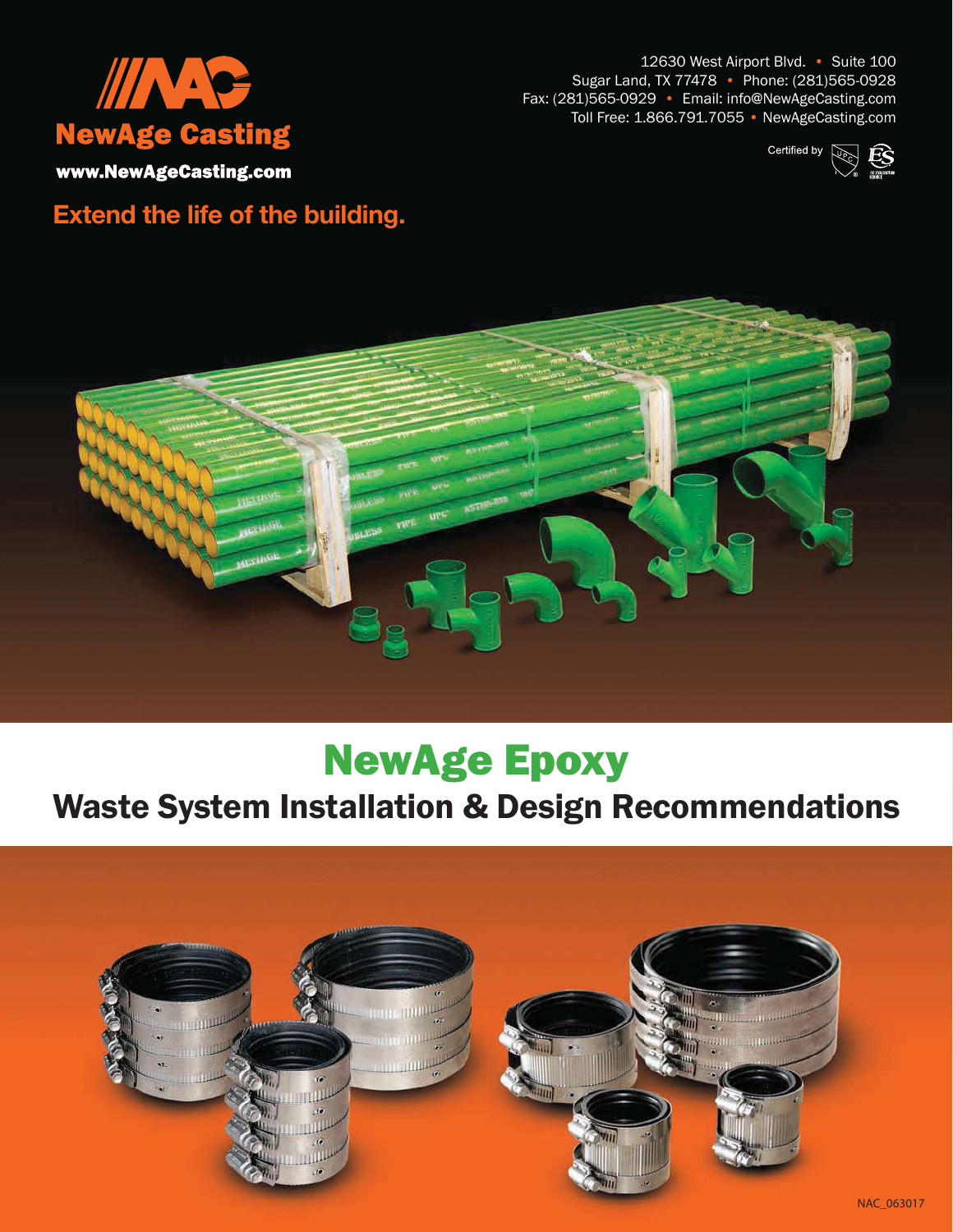

#### **Table of Contents**



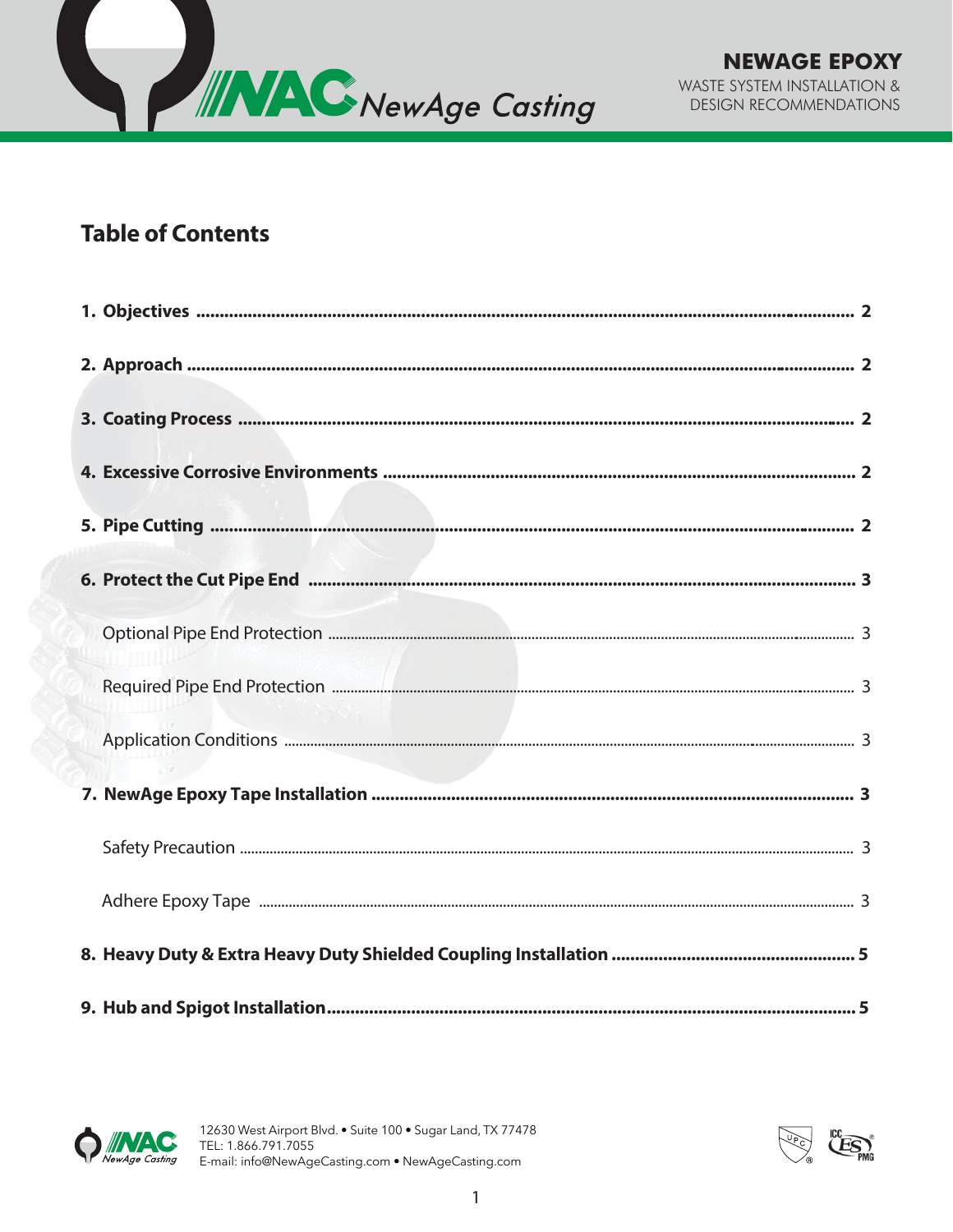

#### **1. Objectives**

- To offer the most economical, easy to install and complete excessive corrosive waste system.
- To provide building owners with a cost effective and lasting solution.
- For NewAge epoxy waste system to last beyond the life of the building.

#### **2. Approach**

Utilizing our core product, NewAge Epoxy Waste System, with our enhanced coating to resist the corrosive environments that flow through today's waste systems. NewAge epoxy waste system conforms to ASTM A888, ASTM A74 and CISPI 301 standards for hub & hubless cast iron soil pipe and fittings and utilizes the EN877 standard for coating and testing.

#### **3. Coating Process**

The coating process begins with the boring of the interior surface of the pipe to achieve better flow characteristics by reducing the friction loss throughout the system. Following boring, each length of pipe is hydrostatically pressure tested at 5psi to verify the integrity of the pipe.

The pipe interior coating process utilizes a two-component epoxy system that is applied to a minimum 5 mil. thickness. Both interior and exterior coatings demonstrate superior pipe adhesion. The fittings are powder coated on the interior and exterior to a minimum 5 mil. thickness utilizing a fusion bonding expxy process.

#### **4. Excessive Corrosive Environments**

Where an excessive corrosive environment is encountered, measured as an acidity level less than or equal to 4.4 pH or an alkali level greater than or equal to 7.1 pH, NewAge epoxy waste system is recommended for installation with the touch-up protection.

Additional care in the cutting, end protecting and installation will provide a long lasting system.

#### **Pipe Cutting 5.**

**Note:** NewAge epoxy waste system is available in standard 10 ft. lengths. These can be cut to length by a licensed plumbing contractor.

5.1. For a clean, square cut, a cut-off saw is the recommended cutting method. (See Figure 1)



5.2. For a fast cuts performed in the field, a snap-cutter is acceptable. (See Figure 2)





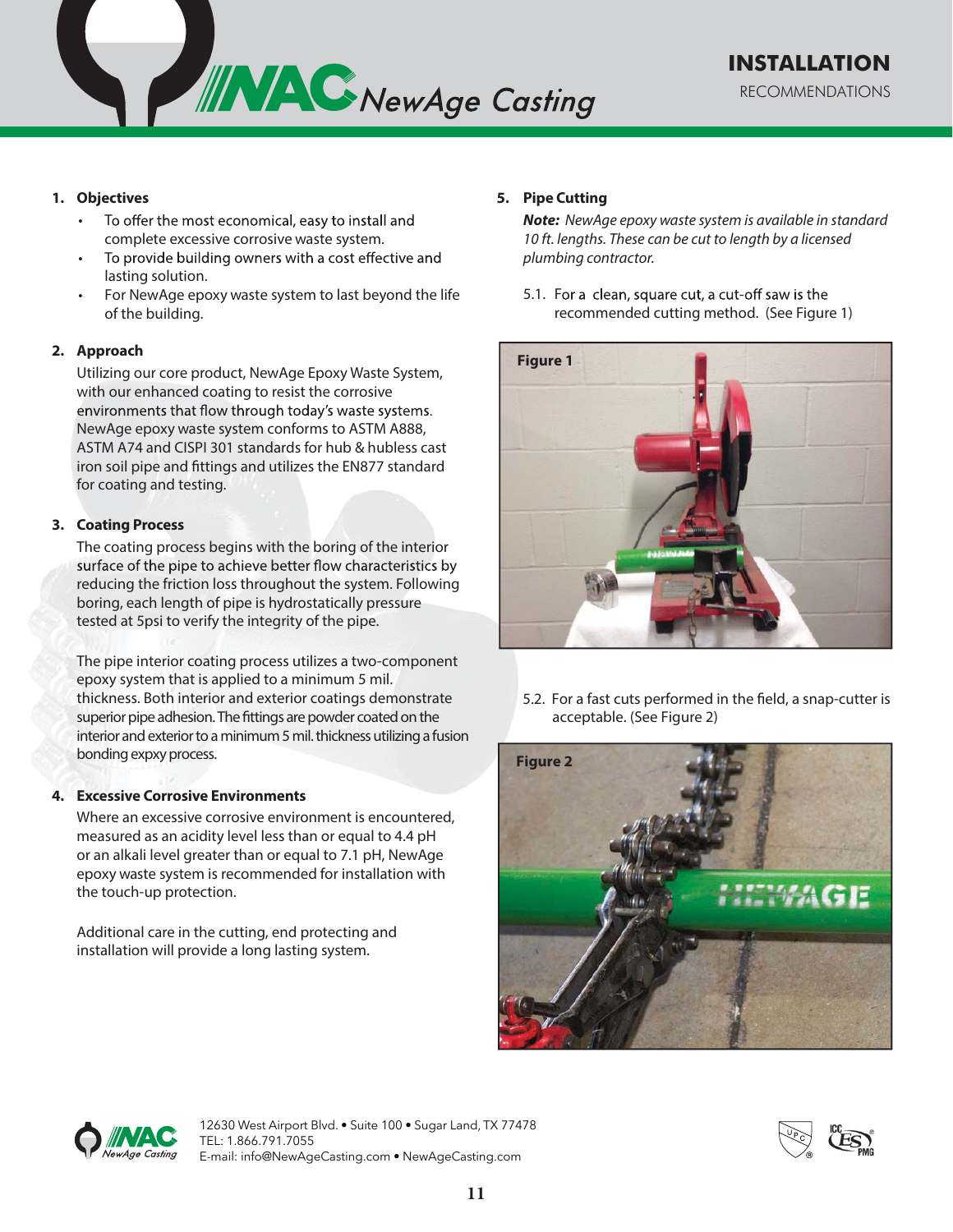

#### **6. Protect the Cut Pipe End**

6.1. Inspect and confirm the newly cut pipe is square and free from cracks or defects. (See Figure 3)



6.2. Using a isopropyl alcohol or approved solvent and clean cloth, remove all grease, oil, and foreign debris from the interior and exterior pipe surface to be coated must be clean.

#### **Optional Pipe End Protection**

In standard DWV systems, end protection is not a requirement in the installation procedures.

#### **Required Pipe End Protection**

In all excessive corrosive waste system environments, the pipe ends must be protected. Protect the cut pipe end exposed iron using the NewAge epoxy tape.

#### **Application:**

Cut edge protection for NewAge epoxy coated cast iron soil pipe systems

#### **Materials:**

Butyl rubber with polypropylene fleece

#### **Temperatures:**

| Storage:                  | 41 °F $-$ 77 °F     |
|---------------------------|---------------------|
| In use temperature range: | $-22$ °F $- 212$ °F |

#### **7.** Installation:

7.1 After cutting the pipe, clean the surfaces with a cloth and alcohol so they are dry and free of dust and grease. (See Figure 4).



7.2 Cut epoxy tape to the length corresponding to the chart below (Chart 1 and Figure 5).



#### **Chart 1**

| -------     |       |               |          |                 |                   |         |         |         |         |        |
|-------------|-------|---------------|----------|-----------------|-------------------|---------|---------|---------|---------|--------|
| Pipe Size   | 1/2"  | $\gamma$<br>∸ | 2''<br>ٮ | 4 <sup>''</sup> | $\mathbf{r}$<br>ٮ | 6''     | O''     | 10"     | 12"     | 15''   |
| Tape Length | 51/4" | 67/8"         | 10 3/8"  | 13 5/8"         | 161/2"            | 19 3/4" | 25 7/8" | 33 1/2" | 41 1/8" | 511/2" |



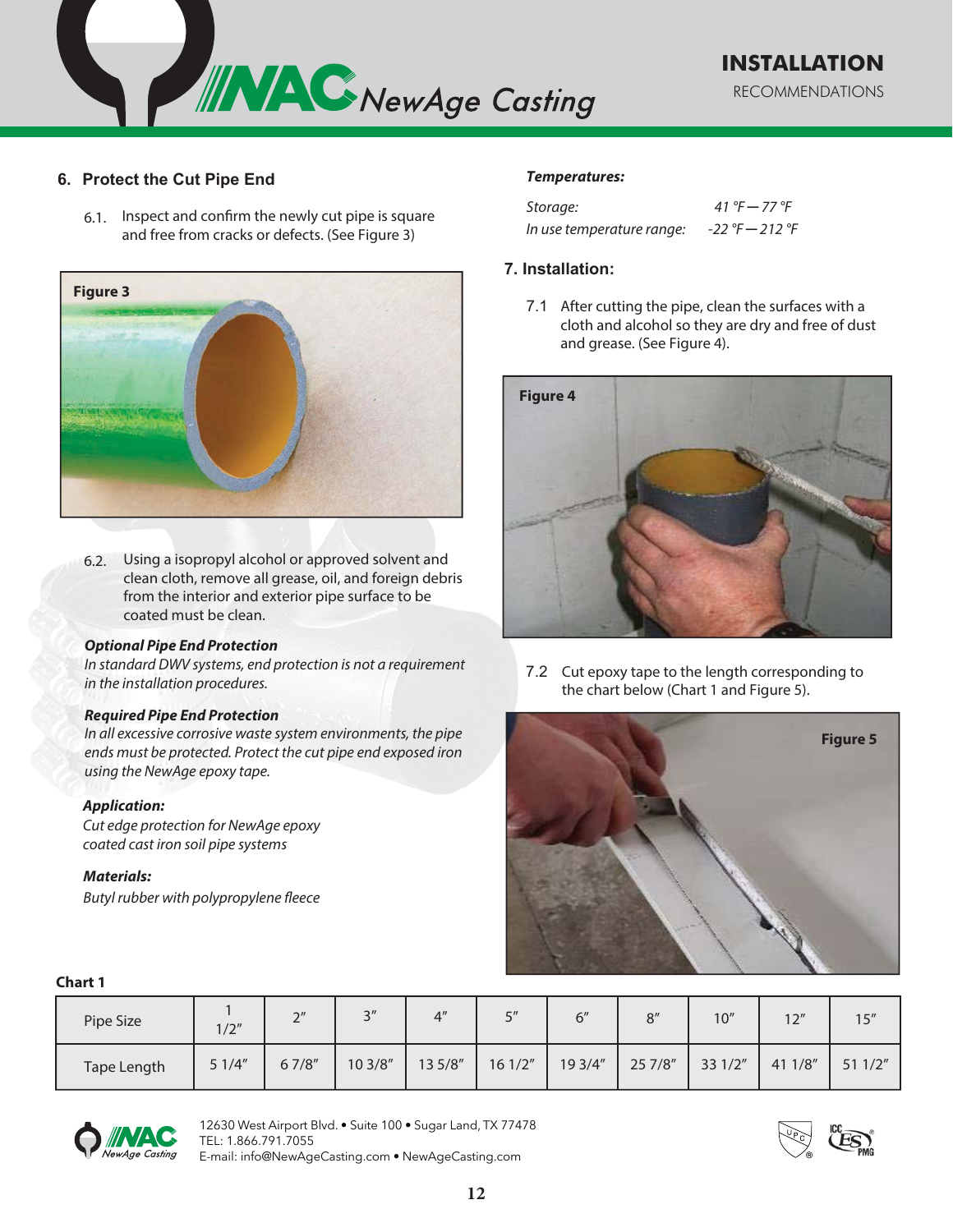

7.3 Warm the tape slightly, e.g. on a radiator or an alternative heat source. Lift off the separating foil (See Figure 6).



7.4 Lay the sticky side of the expoxy tape onto the outside of the cut pipe, approx. 3/4" from the edge (See Figure 7).



7.5 Draw the epoxy tape around the pipe with slight and uniform tension, to a slight overlapping. If there is a gap, loosen both sides separately and draw the tape with higher tension until it overlaps (See Figure 8).



7.6 Fold the tape from the outside to the inside and press it tightly to the inside surface. The inside of the tape must fit without tension (See Figures 9 & 10).







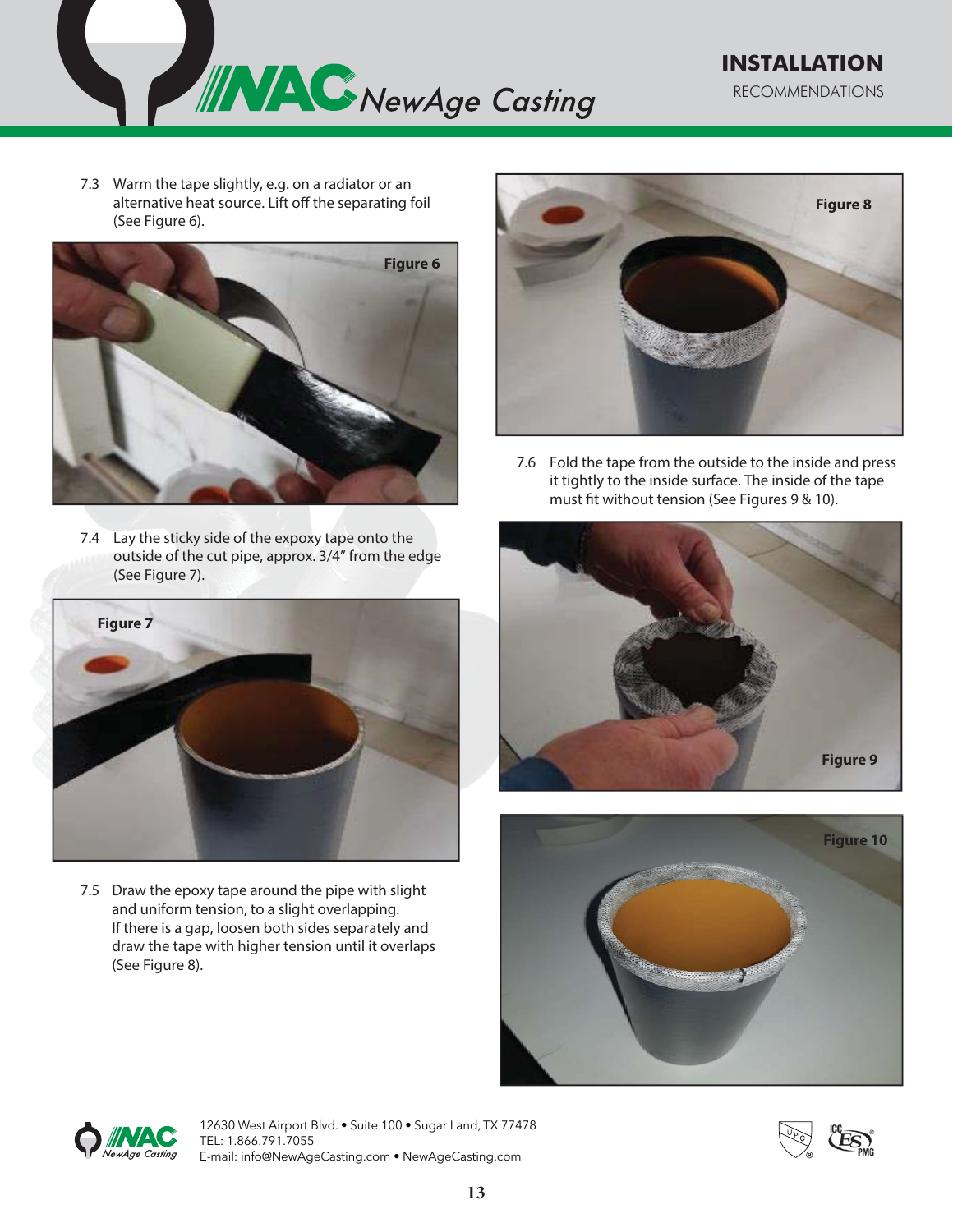









#### **8. Heavy Duty & Extra Heavy Duty Shielded Coupling Installation**

**Important:** NewAge Casting strongly recommends that its cast iron pipe and fittings only be joined with shielded Heavy duty couplings that are manufactured in accordance with ASTM C1540. Gaskets are made from 100% EPDM rubber when installed in an excessively corrosive environment.

- 8.1. Follow these guidelines for joining NewAge heavy duty and extra heavy duty couplings to no-hub pipe and fittings in accordance with standard industry practice.
- **Note:** Each city, state or region may have governing codes, engineering requirements, and local practices of the plumbing trade that must be followed.
- 8.2. A correctly calibrated torque wrench or power tool set at 80 inch-lb should always be used.
- 8.3. Use of unapproved tool voids warranty. If power tools are used, they must be calibrated to 80 inch-lb.
- 8.4. Inspect cut pipe for squareness and defects. Remove foreign debris from pipe interior and exterior.
- 8.5. Loosen the shielded coupling screws and separate from the rubber gasket (See Figure 11).
- 8.6. Place rubber gasket onto the end of one piece of pipe/fitting until the internal molded shoulder sits firmly against the end of the pipe (See Figure 12).
- 8.7. Insert the second piece of pipe/fitting into gasket, firmly placing both ends against the of the centerstop of the gasket (See Figure 13).
- 8.8. Ensure that the pipe/fittings to be joined are aligned. Slide and center loose coupling over the gasket so that the gasket is completely covered.
- 8.9. Tighten the shield using the appropriate torque sequence (as defined below) to 80 inch-lb. (See Figure 14).
	- 8.9.1. For sizes 1-1/2" to 4", tighten inner clamp 2 and 3 alternately in 20 inch-lb increments until the recommended 80 inch-lb is reached. Then tighten outside clamp 1 and 4 alternately in 20 inch-lb increments until the recommended 80 inch-lb is reached (See Figure 15).
	- 8.9.2. For sizes 5", 6", 8", 10", 12" and 15" tighten the inner clamps 3 and 4 alternately in 20 inch-lb increments until the recommended 80 inch-lb is reached. Then tighten middle clamp 2 and 5 alternately in 20 inch-lb increments until the recommended 80 inch-lb is reached. Then tighten outside clamps 1 and 6 alternately in 20 inch-lb increments until the recommended 80 inch-lb is reached (See Figure 16).

#### **9. Hub and Spigot Installation**

**Note:** Gasket and lead/oakum joints are both acceptable.

9.1. Complete all steps in Section 6 and make the joint connection per industry standard.











Figure 16